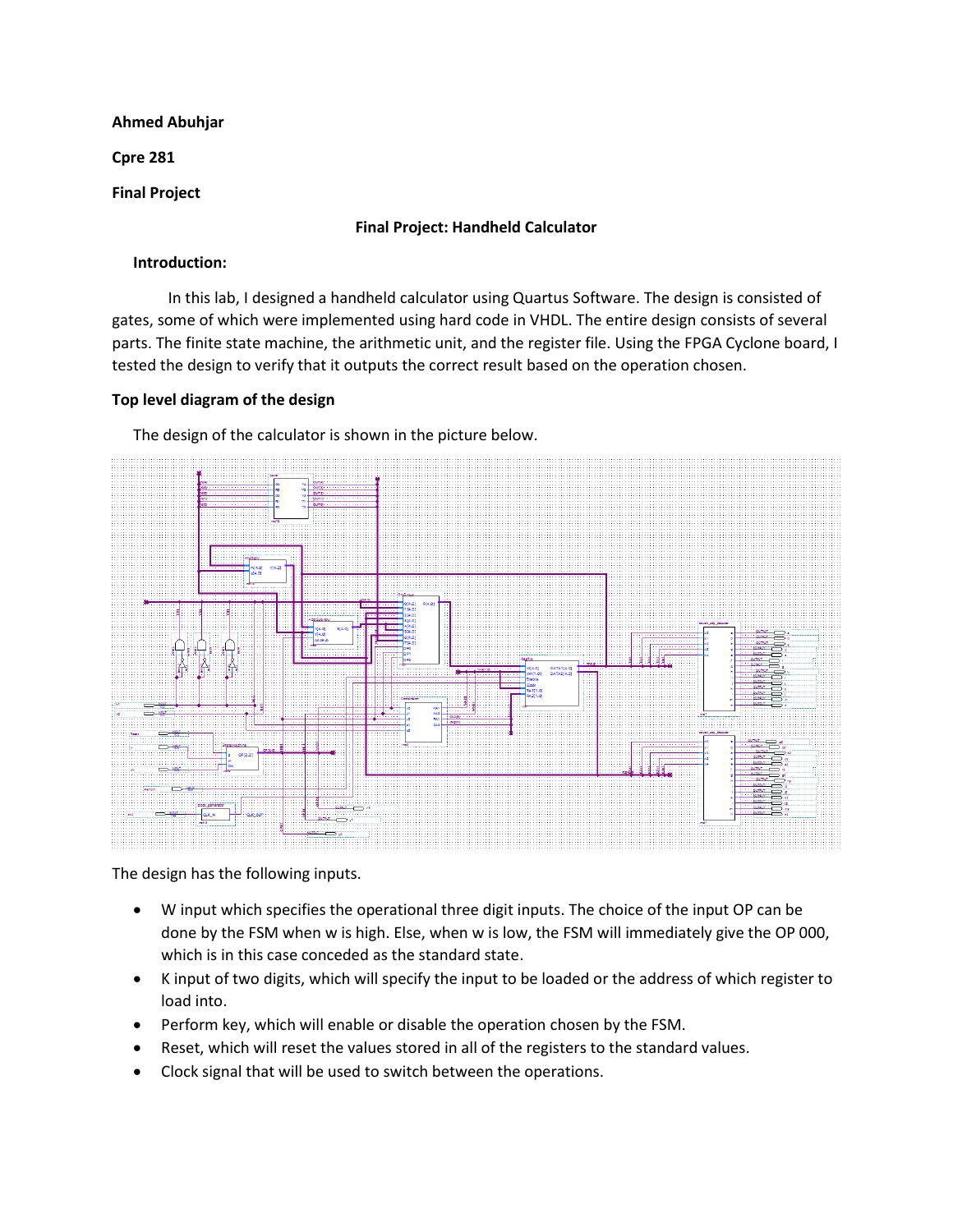The design has the following outputs:

 Four 5 bit binary outputs each of which is stored in each register. The design will display the vales two registers at once since each register will have 2 decimal digits to display.



The design has been broken into different stages described as follows.

### **Finite State Machine:**

The finite state machine is consisted of D-flip flops to store the value of the present states that are used as inputs to determine the next state. The state machine also includes combinational circuits to express the relationship between the current and the next state in the FSM. The following shows a sketch.



The combinational circuit showed in the sketch and labeled FSM has the code implemented as the following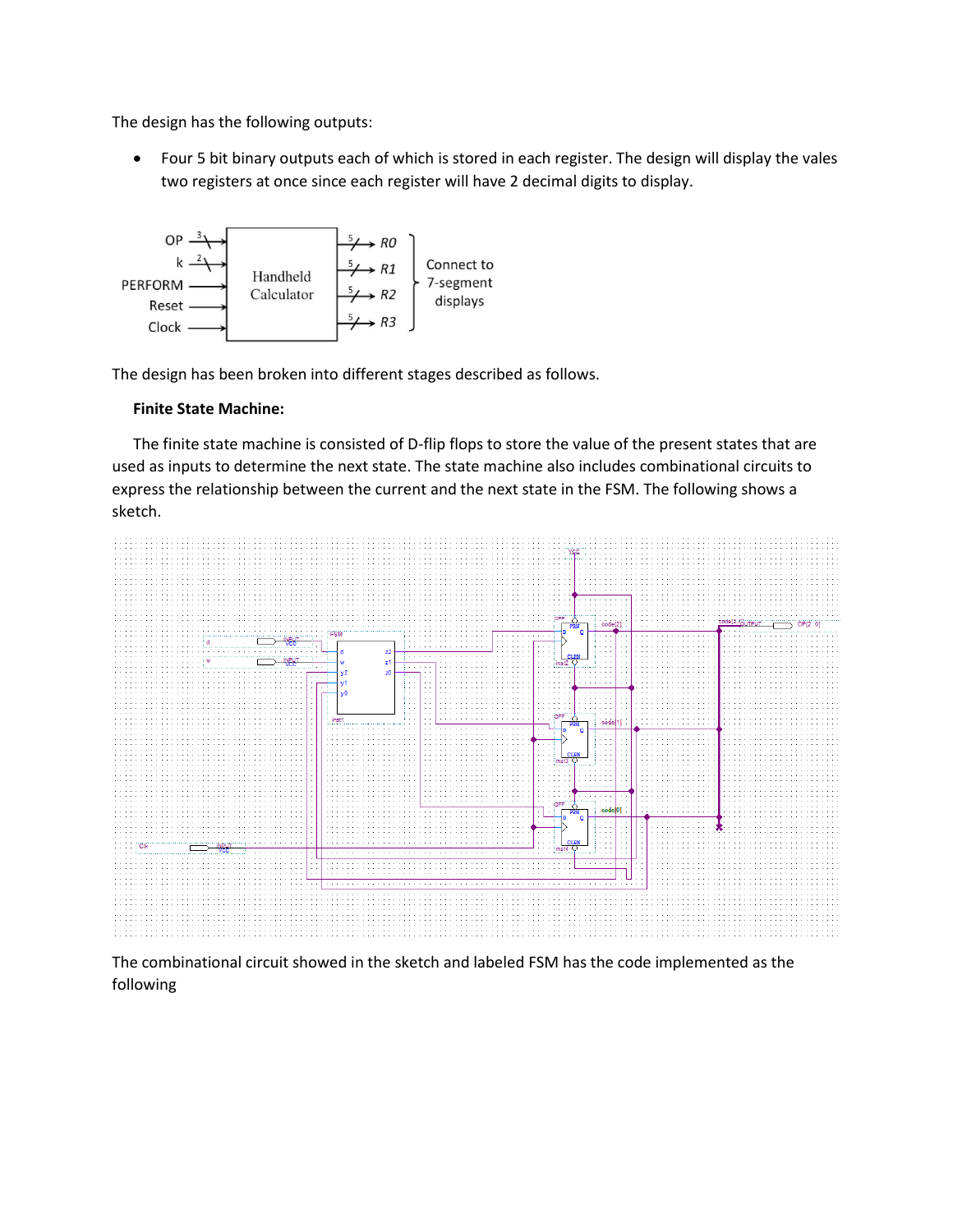|        | module FSM(d,w,y2,y1,y0,z2,z1,z0);                                                                                                                                                                                                                                                                                                                                                                                                                                                                                                            |  |  |
|--------|-----------------------------------------------------------------------------------------------------------------------------------------------------------------------------------------------------------------------------------------------------------------------------------------------------------------------------------------------------------------------------------------------------------------------------------------------------------------------------------------------------------------------------------------------|--|--|
|        | $input$ $d, w, y2, y1, y0;$<br>output z2, z1, z0;<br>req $z2, z1, z0$ ;                                                                                                                                                                                                                                                                                                                                                                                                                                                                       |  |  |
|        | //always@ $(*)$<br>//begin<br>//assign a = (~x3&~x2&~x1&x0) (~x3&x2&~x1&~x0) (x3&~x2&x1&x0) (x3&x2&~x1&x<br>//assign b = (x2&x1&~x0) (x3&x1&x0) (x3&x2&~x0) (~x3&x2&~x1&x0);<br>//assign c = (x3&x2&~x0) (x3&x2&x1) (~x3&~x2&x1&~x0);<br>//assign d = (x2&x1&x0) (~x3&~x2&~x1&x0) (~x3&x2&~x1&~x0) (x3&~x2&x1&~x0);<br>//assign e = $\sim$ x3&(x0 x2& $\sim$ x1)  $\sim$ x2& $\sim$ x1&x0<br>// assign f = $\sim$ x3& $\sim$ x2&(x1 x0)   $\sim$ x3&x1&x0   x3&x2& $\sim$ x1&x0<br>// assign $q = -x3&(-x2&-x1   x2&x1&0)   (x3&x2&-x1&-x0);$ |  |  |
| Θ<br>Θ | //reg Y2,Y1,Y0;<br>always@(d or w or y2 or y1 or y0)<br>begin<br>$case({d,w,y2,y1,y0})$<br>$5'$ b00000: {z2,z1,z0} = $3'$ b000;<br>$5'$ b00001: {z2, z1, z0} = 3' b000;<br>$5'$ b00010: $\{z2, z1, z0\}$ = 3 $\cdot$ b000;<br>$5'$ b00011 : {z2, z1, z0} = 3' b000;<br>$5'$ b00100: $\{z2, z1, z0\}$ = 3'b000;<br>$5'$ b00101 : {z2, z1, z0} = 3' b000;<br>$5'$ b00110: $\{z2, z1, z0\}$ = 3'b000;<br>$5'$ b00111: $\{z2, z1, z0\}$ = 3'b000;                                                                                                 |  |  |
|        | $5'$ b01000: $\{z2, z1, z0\}$ = 3'b001;<br>$5'$ b01001: {z2, z1, z0} = 3 $b$ 010;<br>$5'$ b01010: {z2, z1, z0} = $3'$ b011;<br>$5'$ b01011: $\{z2, z1, z0\} = 3'$ b100;<br>$5'$ b01100: $\{z2, z1, z0\}$ = 3'b101;<br>$5'$ b01101: $\{z2, z1, z0\}$ = 3'b110;<br>$5'$ b01110: $\{z2, z1, z0\} = 3'$ b111;<br>$5'$ b01111: $\{z2, z1, z0\} = 3'$ b000;                                                                                                                                                                                         |  |  |
|        | $5'$ b10000: $\{z2, z1, z0\}$ = 3'b000;<br>$5'$ b10001: $\{z2, z1, z0\}$ = 3'b000;<br>$5'$ b10010: $\{z2, z1, z0\}$ = 3'b000;<br>$5'$ b10011: $\{z2, z1, z0\}$ = 3'b000;<br>$5'$ b10100: $\{z2, z1, z0\} = 3'$ b000;<br>$5'$ b10101: $\{z2, z1, z0\} = 3'$ b000;<br>$5'$ b10110: {z2, z1, z0} = 3'b000;<br>$5'$ b10111: $\{z2, z1, z0\} = 3'$ b000:                                                                                                                                                                                           |  |  |
|        | $5'$ b11000: $\{z2, z1, z0\}$ = 3'b000;<br>$5'$ b11001: $\{z2, z1, z0\} = 3'$ b000;<br>$5'$ b11010: {z2,z1,z0}= 3'b000;<br>$5'$ b11011: {z2, z1, z0} = $3'$ b000;<br>$5'$ b11100: $\{z2, z1, z0\} = 3'$ b000;<br>$5'$ b11101: $\{z2, z1, z0\}$ = 3'b000;<br>$5'$ b11110: $\{z2, z1, z0\} = 3'$ b000;<br>$5'$ b11111: $\{z2, z1, z0\} = 3'$ b000;                                                                                                                                                                                              |  |  |

The state diagram of the state machine was first drawn as follows. As mentioned above, the state of which the operation is chosen moves to the next state if the input w is high. Otherwise it will return to the standard state at which the operation is 000. This will occur when the input w is low.

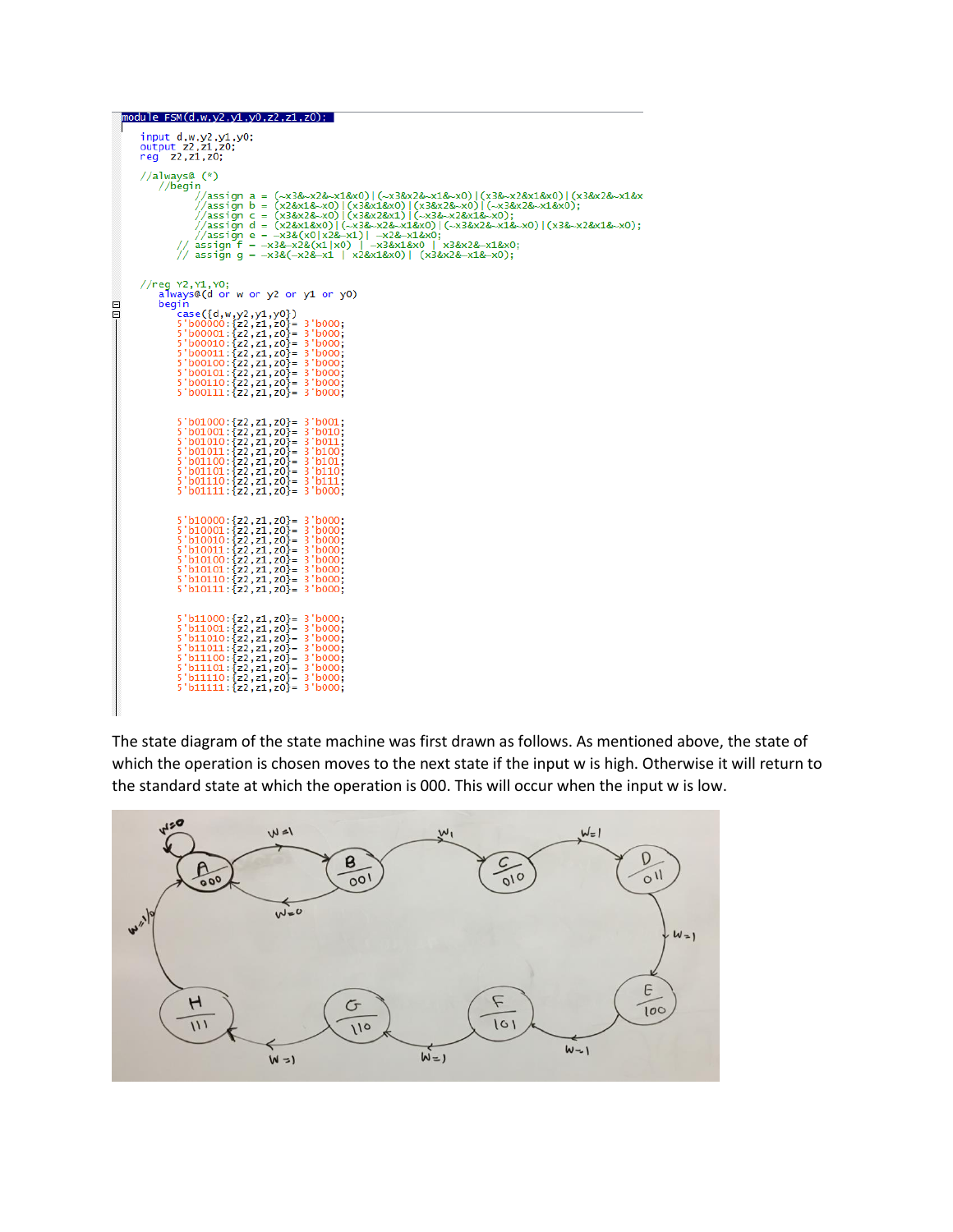# **ALU or the arithmetic unit:**

This unit consists of several combinational circuits that perform the operation based on the input specified by the FSM. The operations that can be done using this design specifically are the following.

| <b>OP</b> | <b>Operation</b>                                                     |
|-----------|----------------------------------------------------------------------|
| 000       | $R0 \leftarrow 0, R1 \leftarrow 1, R2 \leftarrow 2, R3 \leftarrow 3$ |
| 001       | $R0 \leftarrow k$                                                    |
| 010       | $RO \leftarrow Rk$                                                   |
| 011       | $Rk \leftarrow R0$                                                   |
| 100       | $RO \leftarrow RO + Rk$                                              |
| 101       | $RO \leftarrow RO - Rk$                                              |
| 110       | $RO \leftarrow RO \times Rk$                                         |
| 111       | $R0 \leftarrow 2^{Rk}$                                               |

The arithmetic operations shown in the table above are the following

- Adding / Subtracting
- Multiplying
- Exponent of 2

The sketch below shows the combinational circuits that perform the operations above.

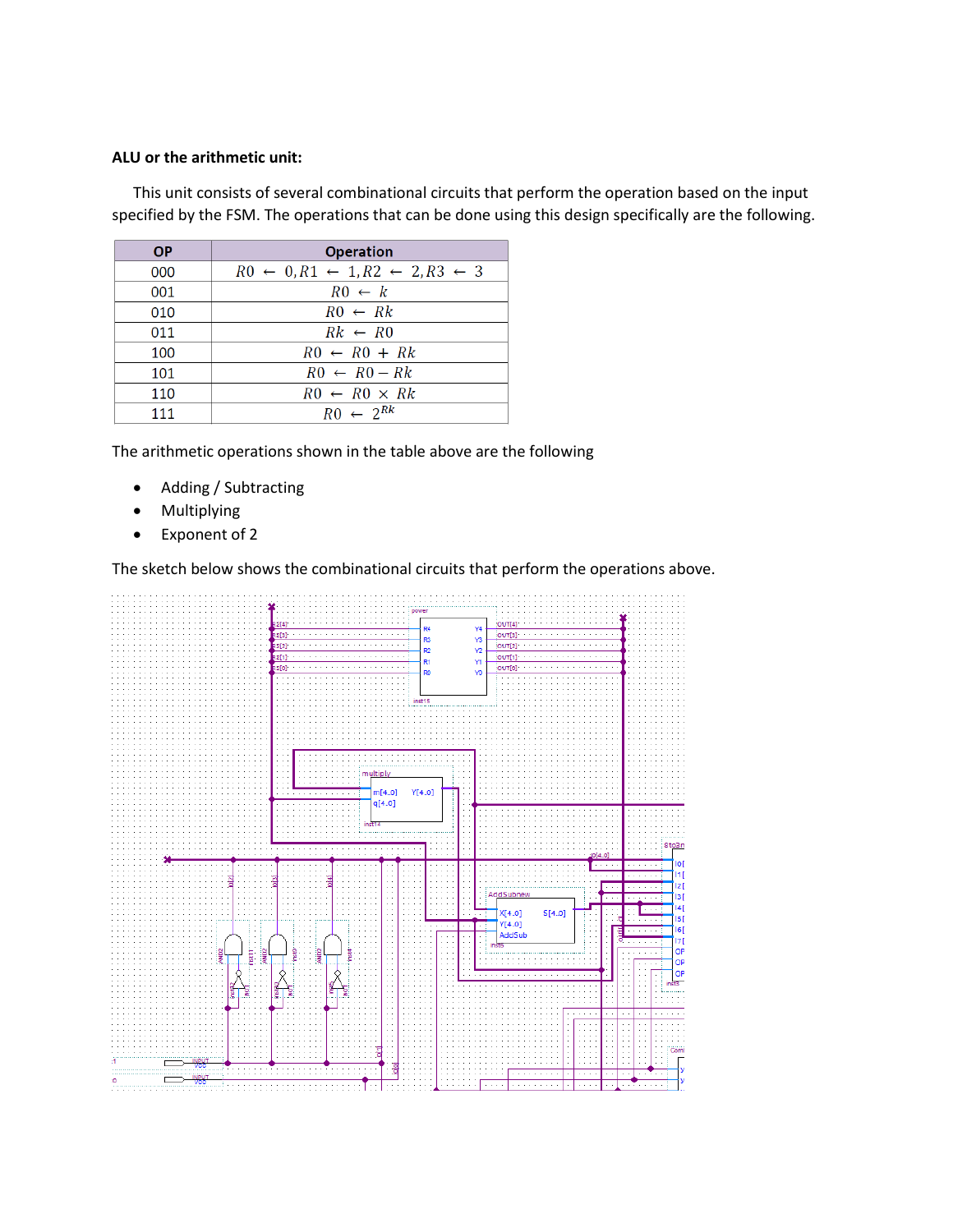# **Adding/ Subtracting:**

This unit uses five bit adder to perform the operation of the two 5-bit inputs. Since the addition should be performed when the OP is 100 and the subtraction should be performed when OP is 101, the least input y0 from FSM will determine the addition or subtraction operation.

When subtracting, we're basically adding the 2's complement of the second input to the first input. This is done by having XORing all the inputs with the least input y0 from the FSM. This y0 is supplied to the input ci in the five bit adder.

The sketch below shows the unit combinational circuit. This will have an output of 5 bit binary number.



### **Five bit adder**

The unit that performs the addition is shown below, which used a full adder as a sun unit

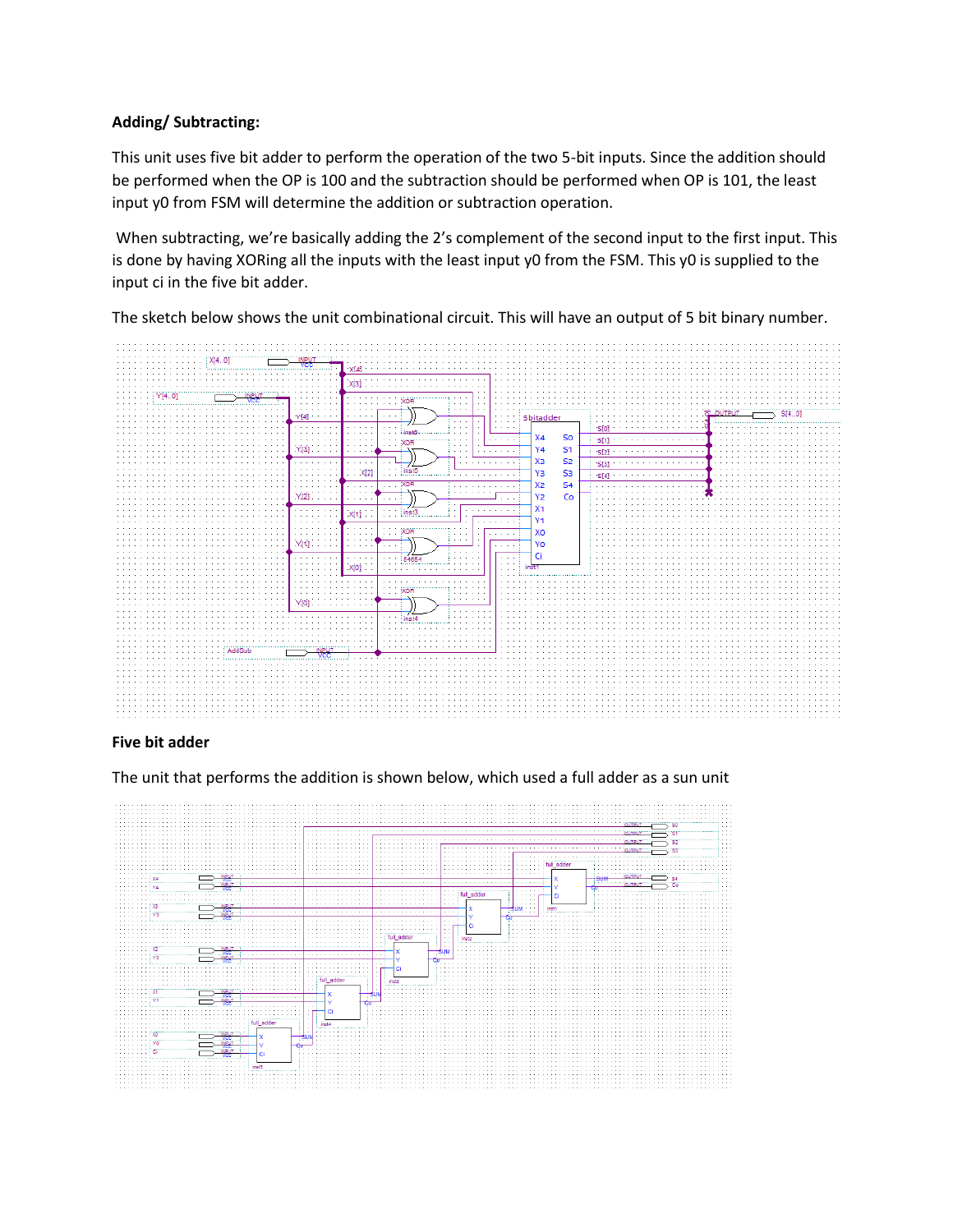# **The full adder is shown below**



# **Multiplying:**

This unit is implemented as follows, and will output a 10 digit binary number. Since we're assigning the number to a five bit register, the register will only take the five first bits of the result.

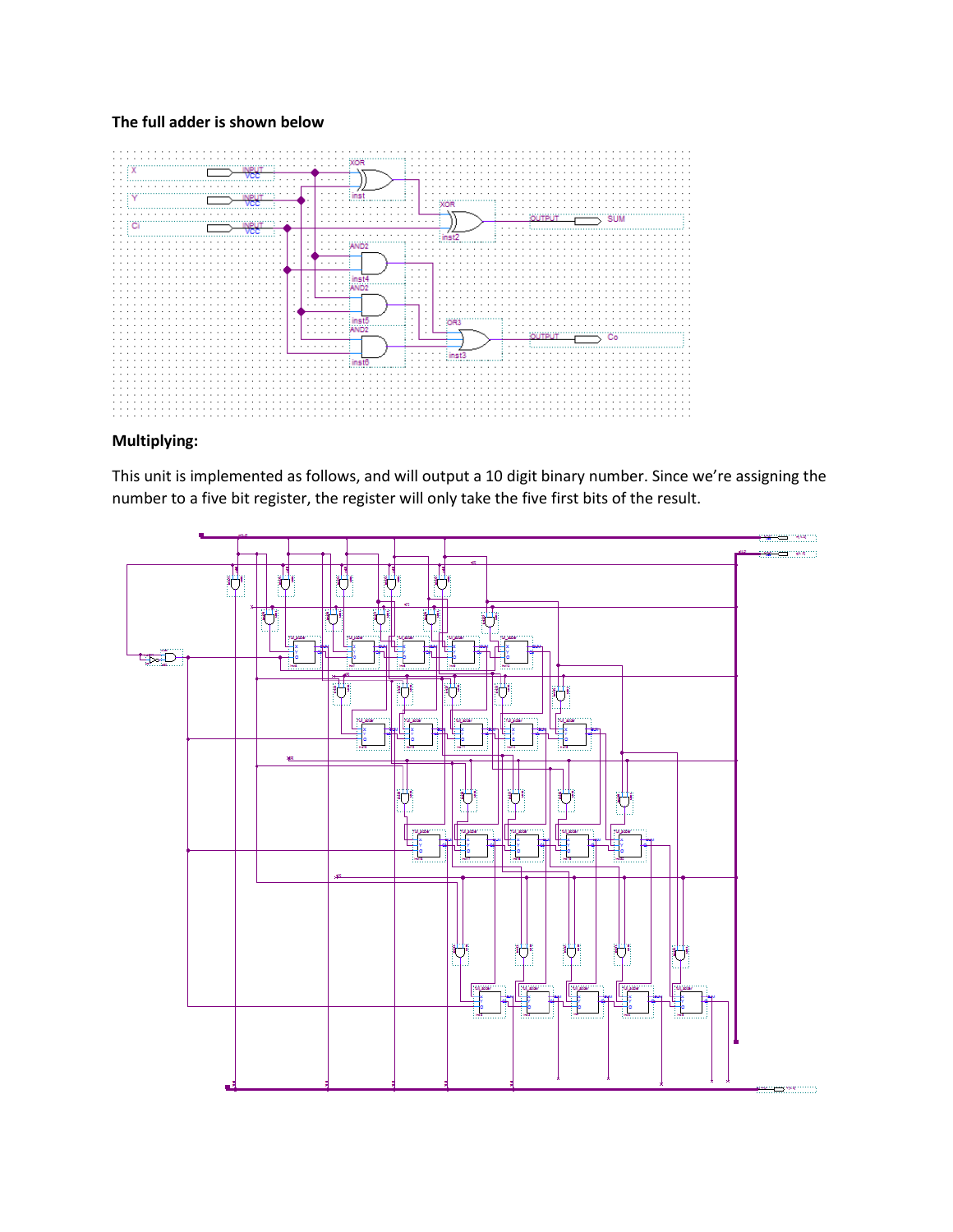#### **Exponent of 2:**

This unit was hard coded using VHDL language, and it will output the result based on the value chosen from the register of address k.

```
module power(R4,R3,R2,R1,R0,Y4,Y3,Y2,Y1,Y0);
               input R4, R3, R2, R1, R0;<br>output Y4, Y3, Y2, Y1, Y0;<br>reg Y4, Y3, Y2, Y1, Y0;
                //always@ (*)
                           //begin
                                    991 //assign a = (~x3&~x2&~x1&x0)|(~x3&x2&~x1&~x0)|(x3&~x2&x1&x0)|(x3&x2&~x1&x0);<br>//assign b = (x2&x1&~x0)|(x3&x1&x0)|(x3&x2&~x0)|(~x3&x2&~x1&x0);<br>//assign c = (x3&x2&-x0)|(x3&x2&x1)|(~x3&~x2&x1&~x0);<br>//assign d = (x2&x1&x
                //reg Y2, Y1, Y0;
                           aIways@(R4 or R3 or R2 or R1 or R0)
                          begin
\Boxgin<br>
Signal (R4, R3, R2, R1, R0})<br>
S'b00000: {Y4, Y3, Y2, Y1, Y0}= 5'b00001;<br>
5'b00001: {Y4, Y3, Y2, Y1, Y0}= 5'b00010;<br>
5'b00010: {Y4, Y3, Y2, Y1, Y0}= 5'b00100;<br>
5'b00101: {Y4, Y3, Y2, Y1, Y0}= 5'b01000;<br>
5'b00100: {Y4,
日
                                    5'b01000:{Y4, Y3, Y2, Y1, Y0}= 5'b00000;<br>5'b01001:{Y4, Y3, Y2, Y1, Y0}= 5'b00000;<br>5'b01010:{Y4, Y3, Y2, Y1, Y0}= 5'b00000;<br>5'b01011:{Y4, Y3, Y2, Y1, Y0}= 5'b00000;<br>5'b01101:{Y4, Y3, Y2, Y1, Y0}= 5'b00000;<br>5'b01101:{Y4, Y3
                                    5'b10000: {Y4, Y3, Y2, Y1, Y0} = 5'b00000;<br>5'b10001: {Y4, Y3, Y2, Y1, Y0} = 5'b00000;<br>5'b10010: {Y4, Y3, Y2, Y1, Y0} = 5'b00000;<br>5'b10011: {Y4, Y3, Y2, Y1, Y0} = 5'b00000;<br>5'b10100: {Y4, Y3, Y2, Y1, Y0} = 5'b00000;<br>5'b10101: {Y4, Y5'b10111:{Y4, Y3, Y2, Y1, Y0}= 5'b00000;
                                    5'b11000:{Y4, Y3, Y2, Y1, Y0}= 5'b00000;<br>5'b11001:{Y4, Y3, Y2, Y1, Y0}= 5'b00000;<br>5'b11010:{Y4, Y3, Y2, Y1, Y0}= 5'b00000;<br>5'b11011:{Y4, Y3, Y2, Y1, Y0}= 5'b00000;<br>5'b1101:{Y4, Y3, Y2, Y1, Y0}= 5'b00000;<br>5'b11101:{Y4, Y3,
```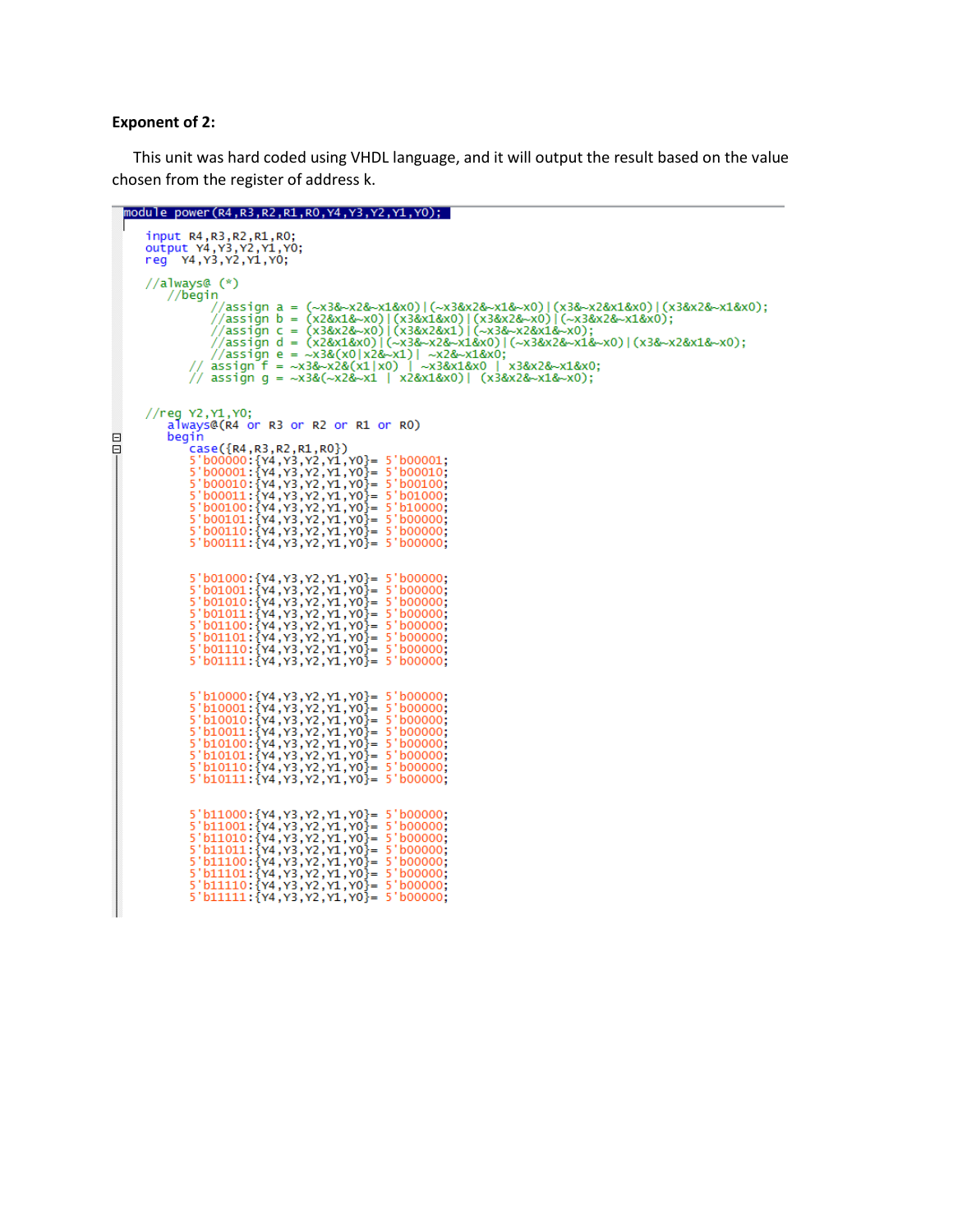# **Register File:**

The register file is useful to store the values needed to perform the next operation. The inputs for this unit are the following

- WA will specify which address to write into.
- W of 4 bits which will have the 4 bits loaded to the register specified by the address WA
- Enable will determine whether or not to perform the operation specified by the FSM.
- The clock here is attached to a clock generator to have the operation done automatically once the perform is requested.
- RA will specify the address from we need to read and display the value on the board.



The outputs of the unit is the data from the register of which the address is specified by the corresponding RA.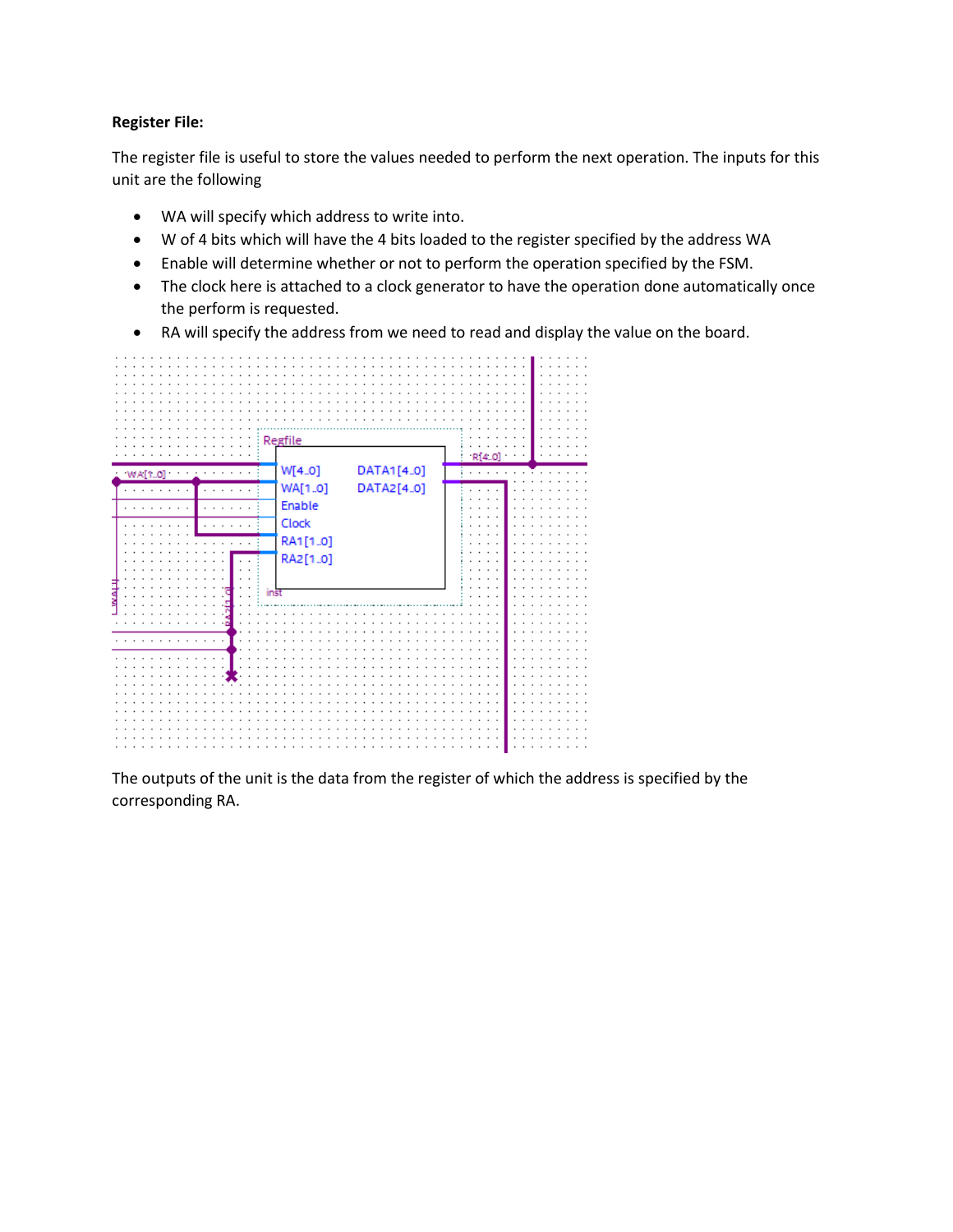

The following shows the interior design of the register file

The interior design includes the following

- Select circuit that will determine the address of the register we need to assign a value into.
- 4 five bit register that will load new values if the enable key is high. 2 to 1 multiplexer is used determined the enable or disable of the performance of the circuit.
- Two 4 to 1 mux to read two values from to registers.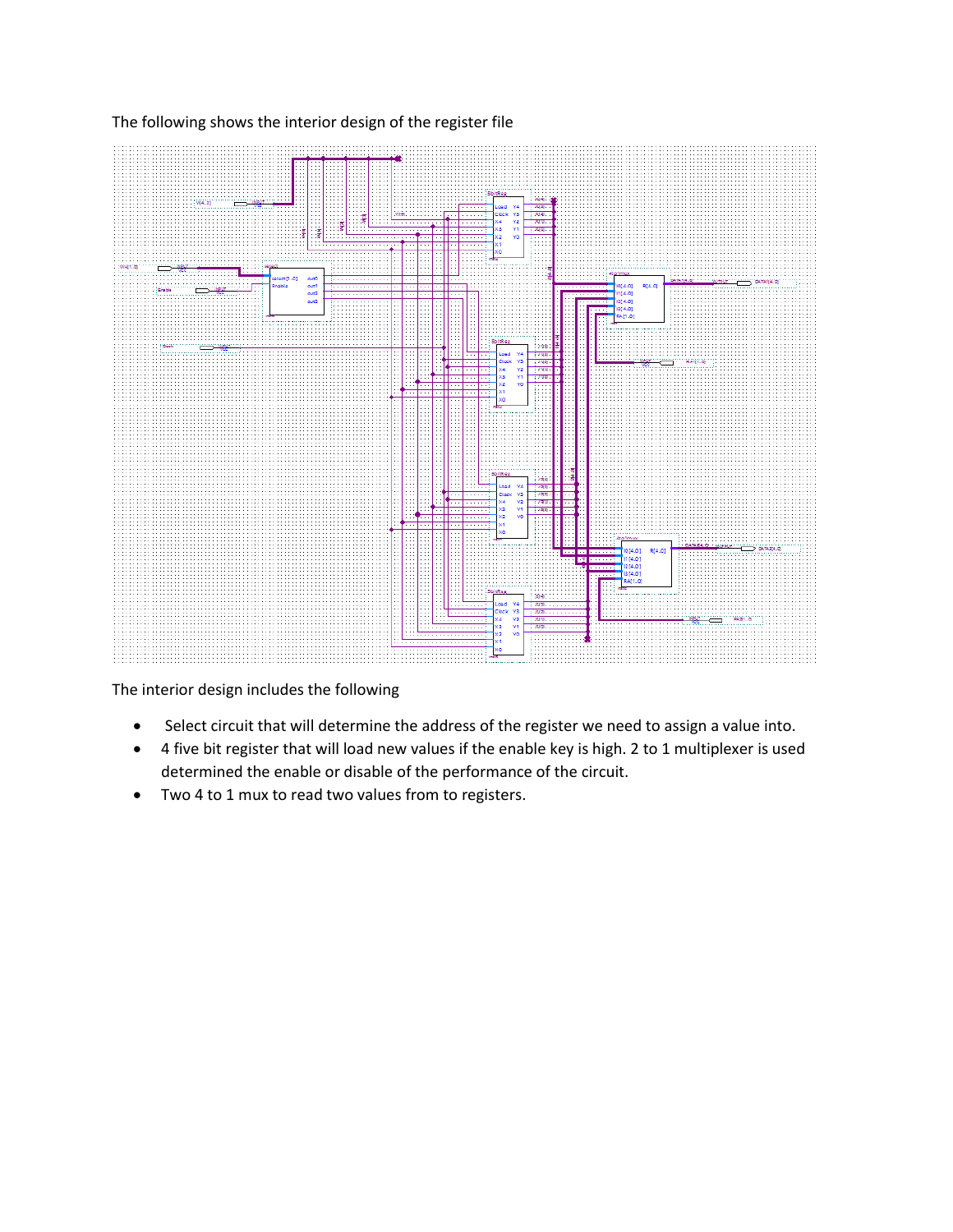### **14 segment decoder:**

After having read two values from two registers using the register file, those values are displayed on the board using 14 segment display shown below,